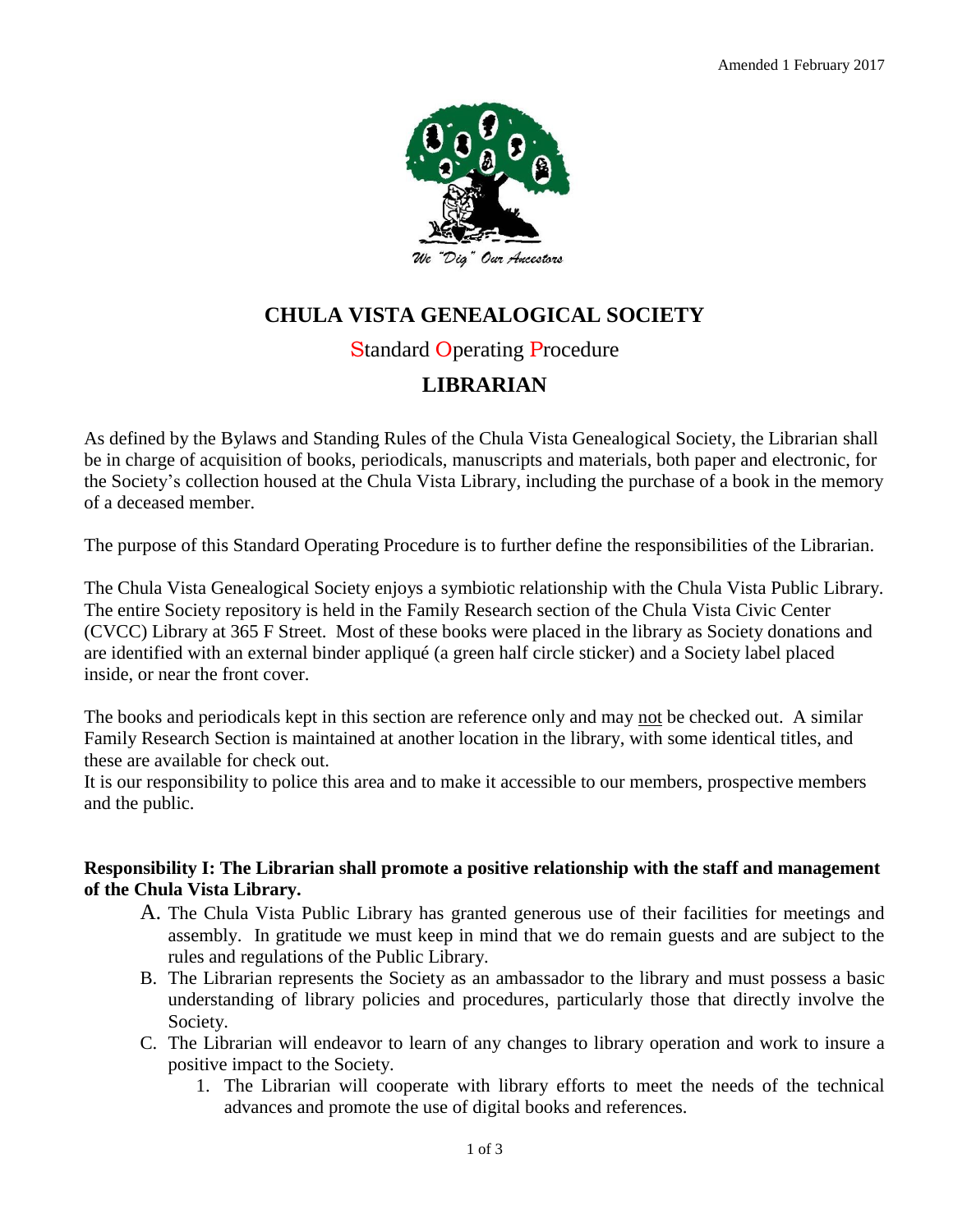- 2. The Librarian will advocate for the society in **Memorandum of Understanding** reviews with the library.
- D. Discrepancies shall be reported to the President as soon as practical.

## **Responsibility II: The Librarian has the responsibility of coordinating all facility use requests with the Chula Vista City Libraries.**

#### **Responsibility III: The Librarian shall be responsible for the acquisition of materials to be included in the Society's collection.**

- A. Materials may be purchased by or donated to the Chula Vista Genealogical Society.
- B. These items (electronic or print books, periodicals, manuscripts and materials) shall be appropriately processed and registered in accordance with library policy and marked to identify as Chula Vista Genealogical Society property.
- C. A CVGS tradition is to honor deceased members with a book dedication. The Librarian may determine the appropriate item.

#### **Responsibility IV: The Librarian is responsible for the preservation of materials by:**

- A. Keeping the collection in an orderly manner to provide for the best possible accessibility, to prevent damage and to reduce loss.
- B. Ensuring that Society identifiers are maintained.
- C. Periodically examining the shelves to insure proper placement of misplaced items.
- D. Salvaging some damaged materials for repair and subsequent replacement.
- E. Periodically inventorying the collection so that it serves the Society membership and the public.

#### **Responsibility V: The Librarian may initiate removal of materials from the collection.**

- A. The Librarian may permanently remove materials that have been damaged, are outdated or no longer relevant, have been superseded with new material or deemed inappropriate to the collection. These items shall be removed in accordance with CVCC Library policy.
- B. In some instances, transfer to the circulation or another section of the library may be appropriate.
- C. The Librarian may designate another repository as beneficiary.
- D. The Librarian may set aside removed materials to be offered for sale as a fund raising measure.

#### **Responsibility VI: The Librarian shall be accountable for the filing cabinet management.**

- A. Within the CVCC Library, the Society has been provided two (2) four drawer filing cabinets to house loose references and materials not suitable for placement on the Family Research bookshelves.
- B. The Librarian shall periodically inspect the Society's filing cabinets, determine which materials/forms need to be replenished, and purge materials that are dated, superseded or no longer relevant.

#### **Responsibility VII: The Librarian shall establish policy for the selection and supervision of Docents.**